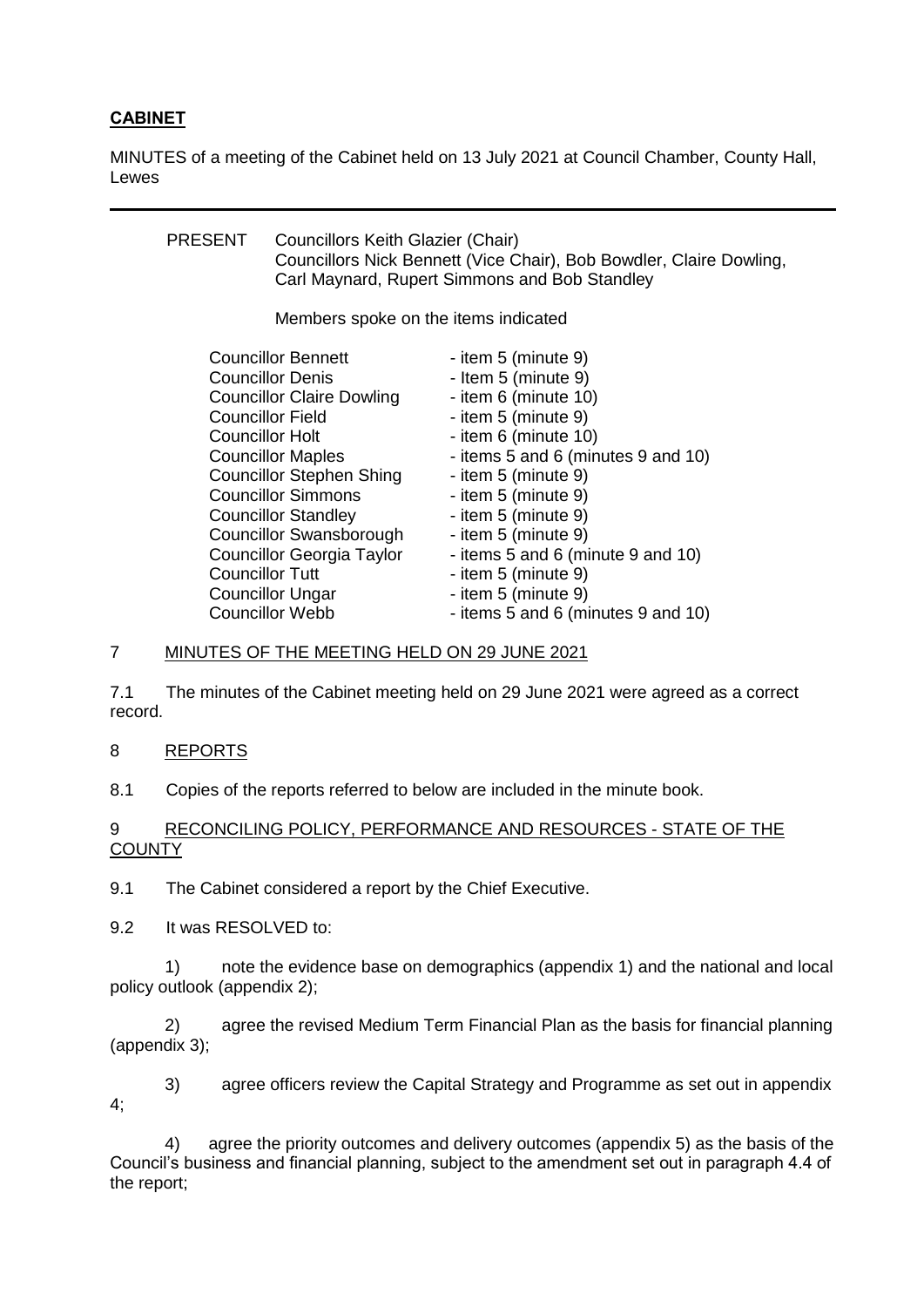5) agree to receive reports on more detailed plans for 2022/23 and beyond in the autumn when there is greater certainty about future resources; and

6) request officers bring forward proposals in the autumn for a financial strategy that includes options for further investment in highways, infrastructure and climate change.

## Reason

9.3 The State of the County report is part of the Council's Reconciling Policy, Performance and Resources (RPPR) process, its integrated business and financial planning cycle. The report sets out the current context and provides an overview of the latest position in preparation for more detailed planning for 2022/23 and beyond. It builds on our recent year-end monitoring report to reflect on our achievements over the last year, the challenges in the year ahead arising from both local and national factors and, in light of this, begins to refine our plans to guide our business planning and budget setting processes.

9.4 The report contained the normal elements included in the State of the County report: the demographic evidence base; the national and local policy context; Medium Term Financial Plan and Capital Programme. It gives our up to date understanding of how we will need to continue to respond to the wide range of policy, demographic and financial drivers which influence the outlook for the Council, including the implications of Covid-19, both in the short and longer-term.

## 10 HIGHWAY SERVICES RE-PROCUREMENT PROJECT

10.1 The Cabinet considered a report by the Director of Communities, Economy and Transport.

#### 10.2 It was RESOLVED to:

1) note the findings of the Detailed Business Case;

2) agree Option 2, Integrated Contractor & Designer Contract as the preferred Service Delivery Model because it presents the best opportunity and the least risk to the Council to successfully deliver its statutory responsibilities for highways maintenance as well as the delivery of improvements to the County's transport networks in the most efficient, effective and economic manner;

3) agree the contract duration option of an initial term of 6 years 11 months  $+7$ years optional extension; and

4) agree that a contract is developed and prepared for tendering based on NEC4 form of contract that reflects the Council's requirements and clearly defines the service requirements and the Service Provider's responsibilities.

#### Reason

10.3 To inform Cabinet of the outcomes and recommendations from the Detailed Business Case for the Highway Services Re-procurement Project. The Cabinet has agreed the preferred Service Delivery Model and the contract duration option. A contract will now be developed for tendering that reflects the Council's requirements and clearly defines the service requirements and the Service Provider's responsibilities

#### 11 INTERNAL AUDIT ANNUAL REPORT AND OPINION 2020/21

11.1 The Cabinet considered a report by the Chief Operating Officer.